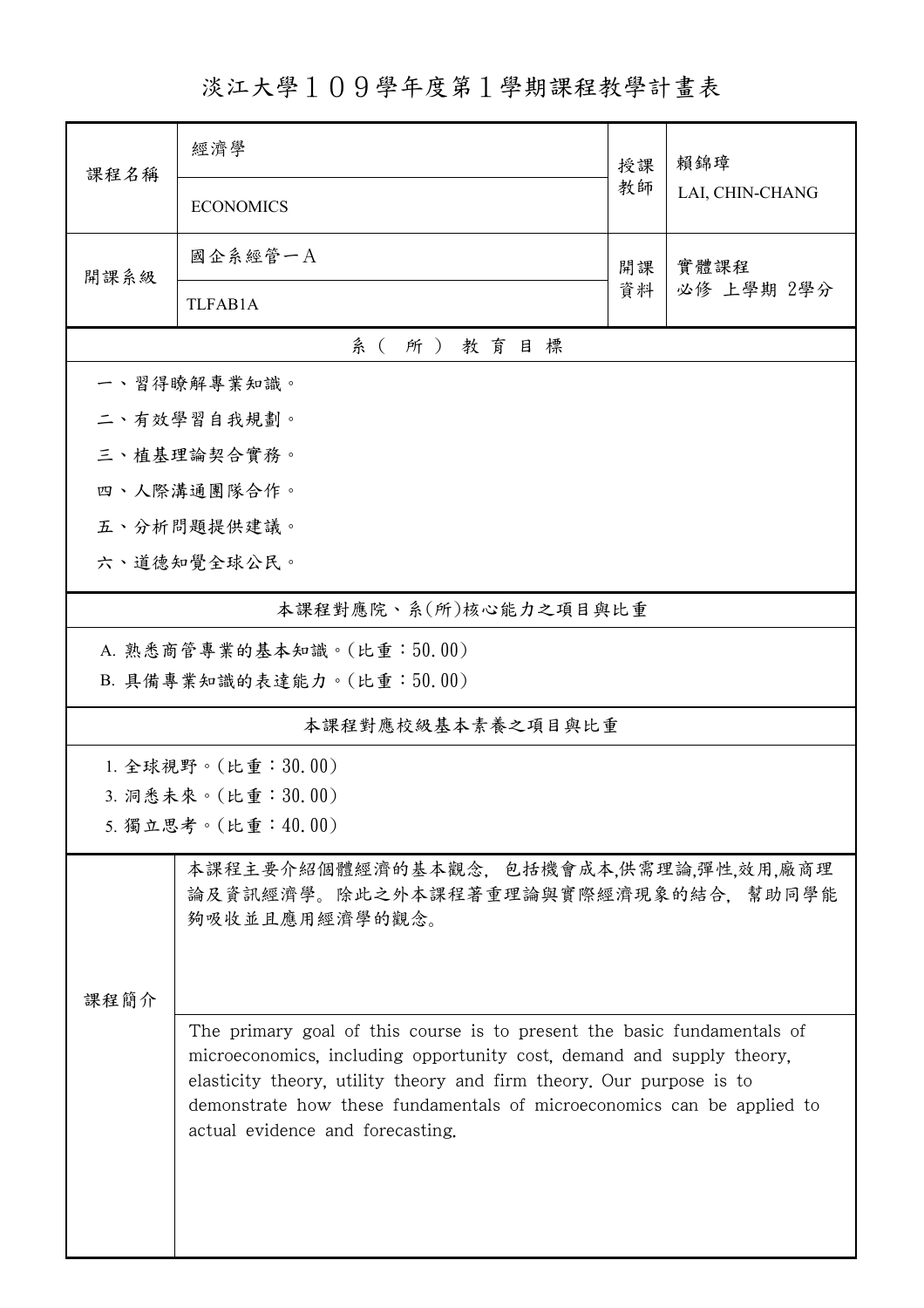## 本課程教學目標與認知、情意、技能目標之對應

將課程教學目標分別對應「認知(Cognitive)」、「情意(Affective)」與「技能(Psychomotor)」 的各目標類型。

一、認知(Cognitive):著重在該科目的事實、概念、程序、後設認知等各類知識之學習。

二、情意(Affective):著重在該科目的興趣、倫理、態度、信念、價值觀等之學習。

三、技能(Psychomotor):著重在該科目的肢體動作或技術操作之學習。

| 序<br>號 | 教學目標(中文)                                                                  |                              |            | 教學目標(英文)                                                                                                                                                                                                                                                                                            |                                  |  |  |  |
|--------|---------------------------------------------------------------------------|------------------------------|------------|-----------------------------------------------------------------------------------------------------------------------------------------------------------------------------------------------------------------------------------------------------------------------------------------------------|----------------------------------|--|--|--|
|        | 1 1學生能夠了解價格如何被決定。<br>2當面對兩難時, 學生能夠建立自<br>己的主觀價值。<br>3學生有能力預測重要個體經濟變<br>數。 |                              |            | 1. Students will be able to understand how prices are<br>determined and how they respond to changing<br>conditions.<br>2. Students will build their value judgement as to<br>what is right or fair when facing dilemma.<br>3 Students will be able to predict outcomes when<br>changing conditions. |                                  |  |  |  |
|        | 教學目標之目標類型、核心能力、基本素養教學方法與評量方式                                              |                              |            |                                                                                                                                                                                                                                                                                                     |                                  |  |  |  |
| 序號     | 目標類型                                                                      | 院、系 $(\hbox{\tt m})$<br>核心能力 | 校級<br>基本素養 | 教學方法                                                                                                                                                                                                                                                                                                | 評量方式                             |  |  |  |
| 1      | 認知                                                                        | AB                           | 135        | 講述、討論                                                                                                                                                                                                                                                                                               | 測驗、討論(含課<br>堂、線上)、報告(含口<br>頭、書面) |  |  |  |
|        | 授課進度表                                                                     |                              |            |                                                                                                                                                                                                                                                                                                     |                                  |  |  |  |
| 週<br>次 | 日期起訖                                                                      |                              |            | 內 客 (Subject/Topics)                                                                                                                                                                                                                                                                                | 備註                               |  |  |  |
|        | $109/09/14$ ~<br>109/09/20                                                | 經濟學概說                        |            |                                                                                                                                                                                                                                                                                                     |                                  |  |  |  |
| 2      | $109/09/21$ ~<br>109/09/27                                                | 供給、需求與彈性                     |            |                                                                                                                                                                                                                                                                                                     |                                  |  |  |  |
| 3      | $109/09/28$ ~<br>109/10/04                                                | 供給、需求與彈性                     |            |                                                                                                                                                                                                                                                                                                     |                                  |  |  |  |
| 4      | $109/10/05$ ~<br>109/10/11                                                | 供給、需求與彈性                     |            |                                                                                                                                                                                                                                                                                                     |                                  |  |  |  |
| 5      | $109/10/12$ ~<br>109/10/18                                                | 供給、需求與彈性                     |            |                                                                                                                                                                                                                                                                                                     |                                  |  |  |  |
| 6      | $109/10/19$ ~<br>109/10/25                                                | 市場機能與政府干預                    |            |                                                                                                                                                                                                                                                                                                     |                                  |  |  |  |
| 7      | $109/10/26$ ~<br>109/11/01                                                | 市場機能與政府干預                    |            |                                                                                                                                                                                                                                                                                                     |                                  |  |  |  |
| 8      | $109/11/02$ ~<br>109/11/08                                                | 消費者的選擇                       |            |                                                                                                                                                                                                                                                                                                     |                                  |  |  |  |
| 9      | $109/11/09$ ~<br>109/11/15                                                | 消費者的選擇                       |            |                                                                                                                                                                                                                                                                                                     |                                  |  |  |  |
| 10     | $109/11/16$ ~<br>109/11/22                                                | 期中考試週                        |            |                                                                                                                                                                                                                                                                                                     |                                  |  |  |  |
| 11     | $109/11/23$ ~<br>109/11/29                                                | 生產與成本                        |            |                                                                                                                                                                                                                                                                                                     |                                  |  |  |  |
|        |                                                                           |                              |            |                                                                                                                                                                                                                                                                                                     |                                  |  |  |  |